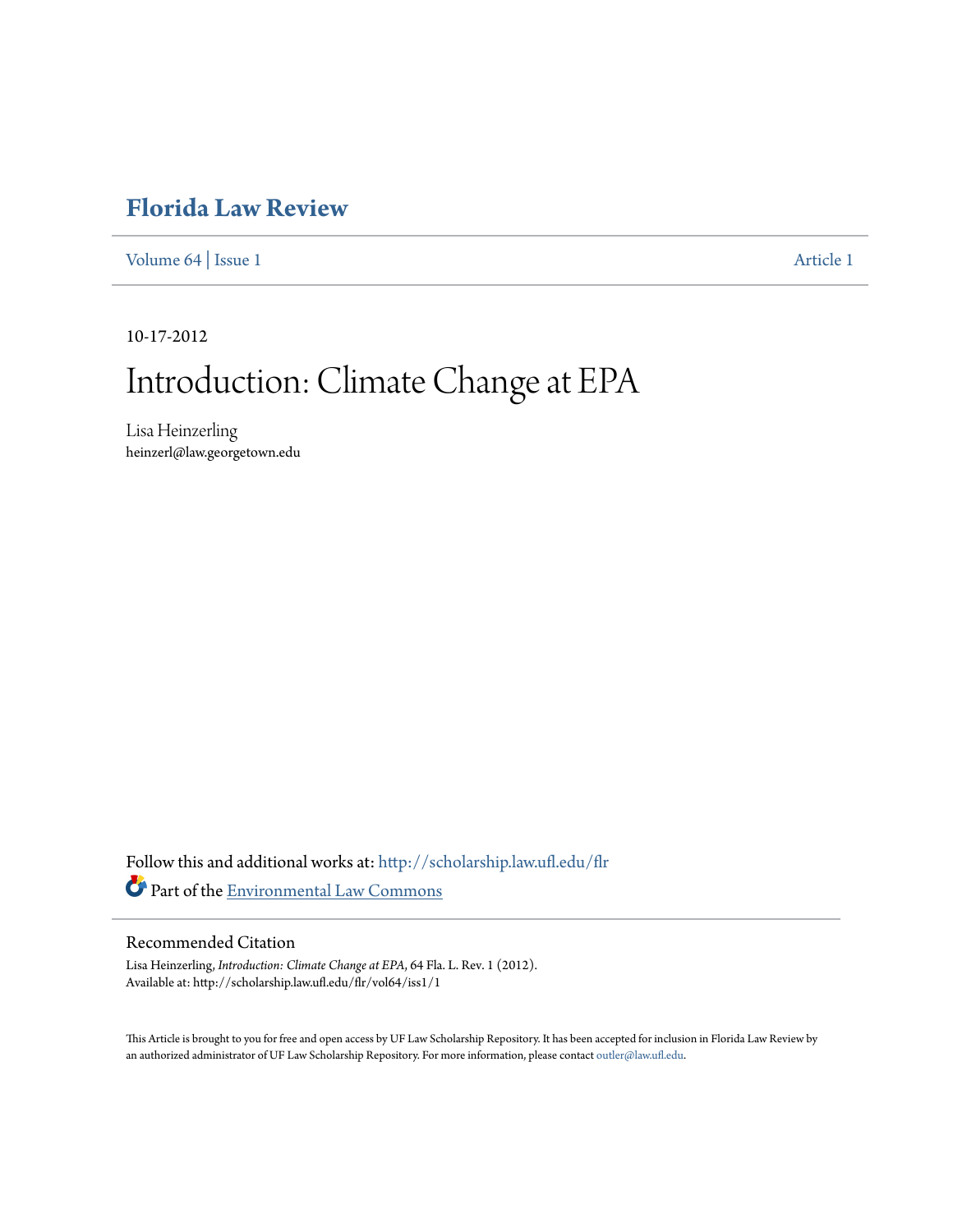# INTRODUCTION

# CLIMATE CHANGE AT EPA

# *Lisa Heinzerling*<sup>∗</sup>

With the demise of climate legislation in Congress, and the Supreme Court's rejection of climate-related lawsuits brought under federal common law,<sup>1</sup> rapt attention has turned to the Environmental Protection Agency's (EPA) efforts to bring greenhouse gases into the regulatory fold. Certainly, as the works in this special issue of the *Florida Law Review* demonstrate, EPA is not the only important player in the climate arena; indeed, as I will reluctantly suggest, the Agency's efforts here appear to be waning rather than waxing. Even so, before turning to other aspects of the problem of climate change, discussed in other works in this issue, it is worth taking stock of where EPA is now, how it came to this point, and how it might proceed from here.

The basic storyline of EPA's posture toward greenhouse gas regulation is familiar to many, and I will sketch only the broad outlines here. In brief, I see three stages to EPA's actions and attitudes: denial, acceptance, and bargaining. The correspondence of these stages to several of the famous stages of grief is intended to highlight the regression in EPA's development, rather than to suggest that trying to address climate change is a form of grief (though grief it must necessarily entail, if one is clear-eyed about the science on the matter).

# I. DENIAL

In 1999, the International Center for Technology Assessment and other groups filed a petition asking EPA to regulate greenhouse gases from  $\frac{1}{2}$  motor vehicles under the Clean Air Act.<sup>2</sup> The petitioners asserted that EPA had the authority to regulate these emissions under the Clean Air Act and that EPA's public statements linking greenhouse gases to climate change

<sup>∗</sup> Professor of Law, Georgetown University Law Center. I had the great and unusual privilege of both serving as lead author of the winning briefs in *Massachusetts v. EPA*, 549 U.S. 497 (2007), in which the Supreme Court held that the Clean Air Act gives the EPA the authority to regulate greenhouse gases, and going to work at EPA to implement that authority, first as Senior Climate Policy Counsel to EPA Administrator Lisa Jackson (January to July 2009), and then as Associate Administrator of EPA's Office of Policy (July 2009 to December 2010).

 <sup>1.</sup> Am. Elec. Power Co. v. Connecticut, 131 S. Ct. 2527 (2011). For an overview of this case and a discussion of the significance of the Court's refusal to decide whether the Clean Air Act also preempts climate-related lawsuits brought under state common law, see Allison Fischman, Comment, *Preserving Legal Avenues for Climate Justice in Florida Post-*American Electric Power, 64 FLA. L. REV. 295 (2011).

 <sup>2.</sup> Petition for Rulemaking and Collateral Relief Seeking the Regulation of Greenhouse Gas Emissions from New Motor Vehicles Under § 202 of the Clean Air Act, Int'l Ctr. for Tech. Assessment v. Browner, No. A-2000-04 (EPA Oct. 20, 1999), *available at* http://www.regulations.gov/#!documentDetail;D=EPA-HQ-OAR-2001-0002-0001.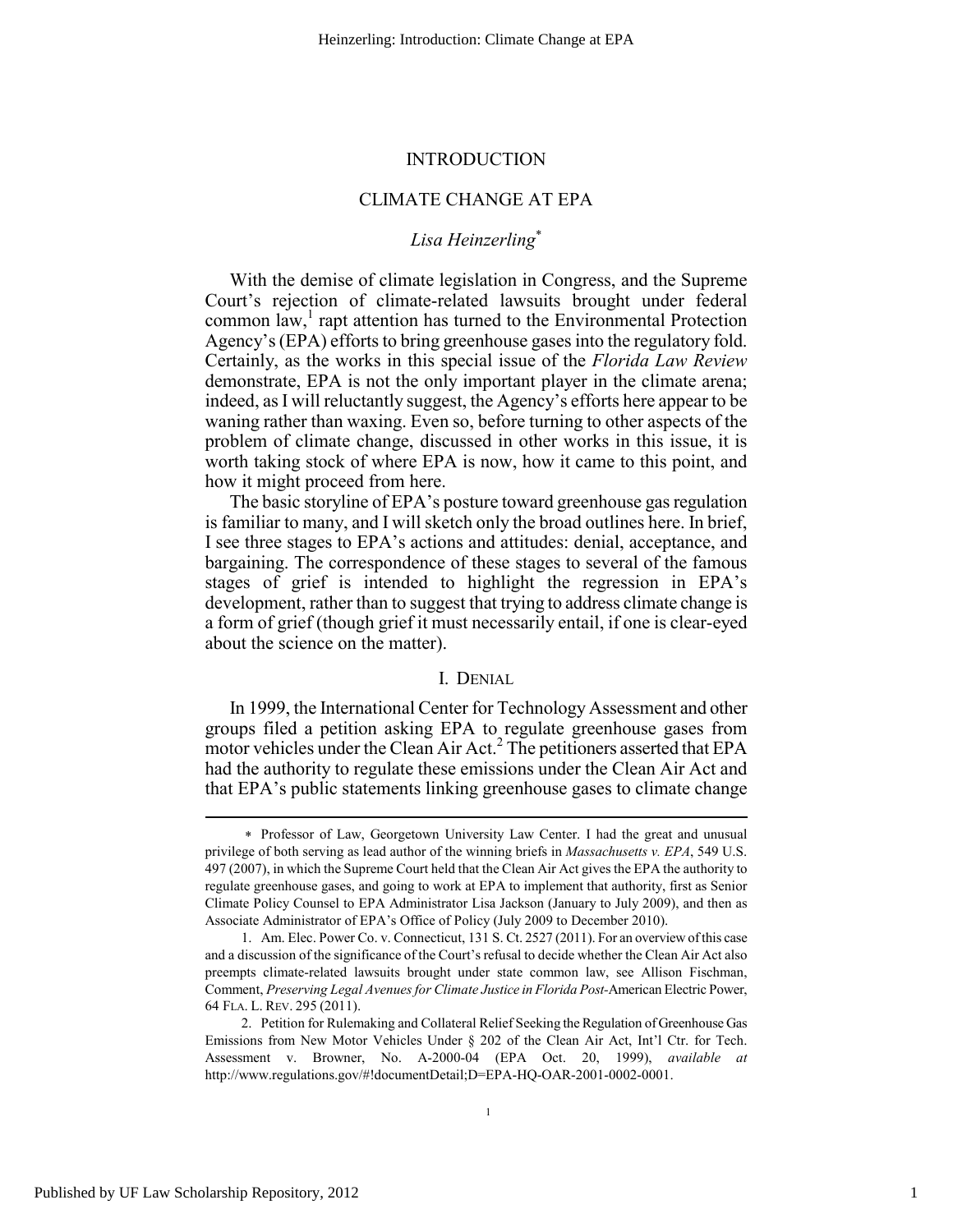satisfied the regulatory trigger of a judgment that greenhouse gases endanger public health or welfare.<sup>3</sup>

In 2003, EPA finally answered the petition, with a firm "no."<sup>4</sup> EPA stated that it did not have the authority to regulate greenhouse gases under the Clean Air Act; essentially, the Agency said, greenhouse gases were such a poor fit with the Act's regulatory structure that they could not be understood to be "air pollutants" subject to regulation under the Act.<sup>5</sup> EPA also said that even if it had the power to regulate these gases, it would not do so.<sup>6</sup> The Agency maintained that the Act's regulatory structure would result in an "inefficient" and "piecemeal" response to a global issue, that "unilateral" action by the United States was unwise in the context of a global matter, and that the science of climate change was uncertain and left many important issues unaddressed.<sup>7</sup>

In *Massachusetts v. EPA*,<sup>8</sup> the Supreme Court rejected all of EPA's grounds for inaction under the Clean Air Act, holding that EPA did indeed have the authority to regulate greenhouse gases under this law<sup>9</sup> and that it must ground any refusal to exercise this authority in the statute itself.<sup>10</sup> Free-floating policy concerns and vague gestures toward scientific uncertainty did not, the Court concluded, justify inaction by the Agency.<sup>11</sup>

Just weeks after the Supreme Court's decision, in a moment often forgotten in light of subsequent events, President George W. Bush presided over a Rose Garden ceremony marking his Administration's new direction after the Court's ruling.<sup>12</sup> President Bush gathered around him, among others, the Administrator of EPA and the Secretary of the Department of Transportation (DOT), and he announced that these agencies would work together to develop standards for motor vehicles that would conform to the Supreme Court's decision.<sup>13</sup>

Less publicly, these agencies then went to work to develop these standards and, in EPA's case, to develop a finding on endangerment under the Clean Air Act.<sup>14</sup> They worked quickly. By December of that year barely eight months after the Supreme Court's decision—they had

 $\overline{a}$ 

 12. Jim Rutenberg & Edmund L. Andrews, *Bush Calls for Work for Higher Fuel Efficiency*, N.Y. TIMES, May 15, 2007, http://www.nytimes.com/2007/05/15/us/15bush.html.

13. *Id.* 

 14. Felicity Barringer, *White House Refused to Open Pollutants E-Mail*, N.Y.TIMES, June 25, 2008, http://www.nytimes.com/2008/06/25/washington/25epa.html.

 <sup>3.</sup> *Id.* at 13–24.

 <sup>4.</sup> Control of Emissions from New Highway Vehicles and Engines, 68 Fed. Reg. 52,922 (Sept. 8, 2003) (denying petition for rulemaking).

 <sup>5.</sup> *Id.* at 52,928.

 <sup>6.</sup> *Id.* at 52,929–30.

 <sup>7.</sup> *Id.* at 52,931.

 <sup>8.</sup> Massachusetts v. EPA, 549 U.S. 497 (2007).

 <sup>9.</sup> *Id.* at 528–32.

 <sup>10.</sup> *Id.* at 535.

 <sup>11.</sup> *Id.* at 533–34.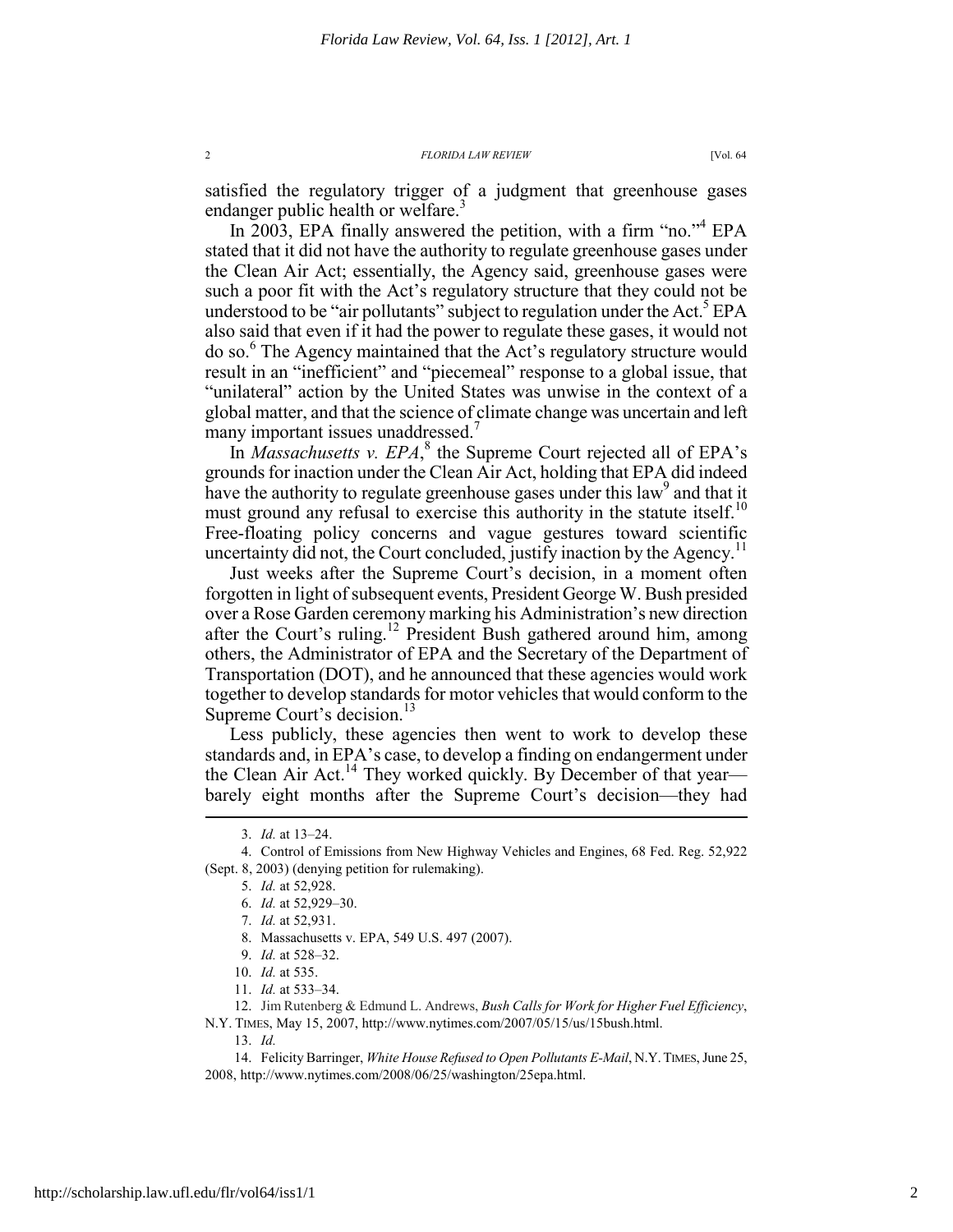forwarded a regulatory package to the White House Office of Management and Budget (OMB) for its review.15 (Under a Clinton-era Executive Order in force both then and now, all major rules were required to undergo OMB review before being issued.<sup>16</sup>) Then the unthinkable happened: OMB refused to upload the agencies' materials.17 Without OMB review and its attendant White House clearance, there would be no endangerment finding and no rule on motor vehicles.

With what became known as the episode of the "unopened email,"<sup>18</sup> the Bush Administration's progress toward regulating greenhouse gases came to a halt. Not only did federal regulation stall, but EPA also saw to it that state regulation would meet the same fate: on December 19, 2007, the same day that President Bush signed the Energy Independence and Security Act into law, EPA announced that it would deny California a waiver of preemption for its standards on greenhouse gases from mobile sources.<sup>19</sup>

In the summer of 2008, EPA did manage to publish an Advance Notice of Proposed Rulemaking (ANPRM), an exhaustive disquisition on the possibilities and pitfalls of regulating greenhouse gases under the Clean Air Act.<sup>20</sup> In an unprecedented move, the ANPRM came accompanied by statements of denunciation by all of the members of the Cabinet whose work touched on the ANPRM and by White House offices with interests in the matter.<sup>21</sup> The EPA Administrator himself prefaced the document with a statement of grave misgivings about starting down this path.<sup>22</sup>

Even in the midst of this public stasis, however, EPA was quietly busy. It wrote a rule to require the reporting of greenhouse gas emissions,  $2<sup>3</sup>$  in

 $\overline{a}$ 

 19. Micheline Maynard, *E.P.A. Denies California Emission's Waiver*, N.Y. TIMES (Dec. 19, 2007), http://www.nytimes.com/2007/12/19/washington/20epa-web.html; *see also* Letter from Stephen L. Johnson, Adm'r, Envtl. Prot. Agency, to Arnold Schwarzenegger, Governor, State of Cal. (Dec. 19, 2007), *available at* http://www.epa.gov/otaq/climate/20071219-slj.pdf.

 20. Regulating Greenhouse Gas Emissions Under the Clean Air Act, 73 Fed. Reg. 44,354 (July 30, 2008) (to be codified at 40 C.F.R. ch. I).

 21. *Id.* at 44,356–61, 44,379–96 (statements of Secretaries of Departments of Agriculture, Commerce, Energy, and Transportation, and heads of the Executive Office of Information and Regulatory Affairs, Office of Science and Technology Policy, Council of Economic Advisors, Council on Environmental Quality, and the Office of Advocacy of the U.S. Small Business Administration).

 22. *Id.* at 44,354–55 ("I believe the ANPR demonstrates the Clean Air Act, an outdated law originally enacted to control regional pollutants that cause direct health effects, is ill-suited for the task of regulating global greenhouse gases. Based on the analysis to date, pursuing this course of action would inevitably result in a very complicated, time-consuming and, likely, convoluted set of regulations.").

23. *Amid State Efforts, EPA Sends GHG Registry Rule for White House Review*, INSIDE EPA,

 <sup>15.</sup> *Id.* 

 <sup>16.</sup> Exec. Order No. 12,866, 58 Fed. Reg. 51,735 (Oct. 4, 1993).

 <sup>17.</sup> Barringer, *supra* note 14.

 <sup>18.</sup> It was even discussed on *The Daily Show* (Comedy Central television broadcast June 25, 2008), *available at* http://www.thedailyshow.com/watch/wed-june-25-2008/be-patient-this-getsamazing---epa-e-mail.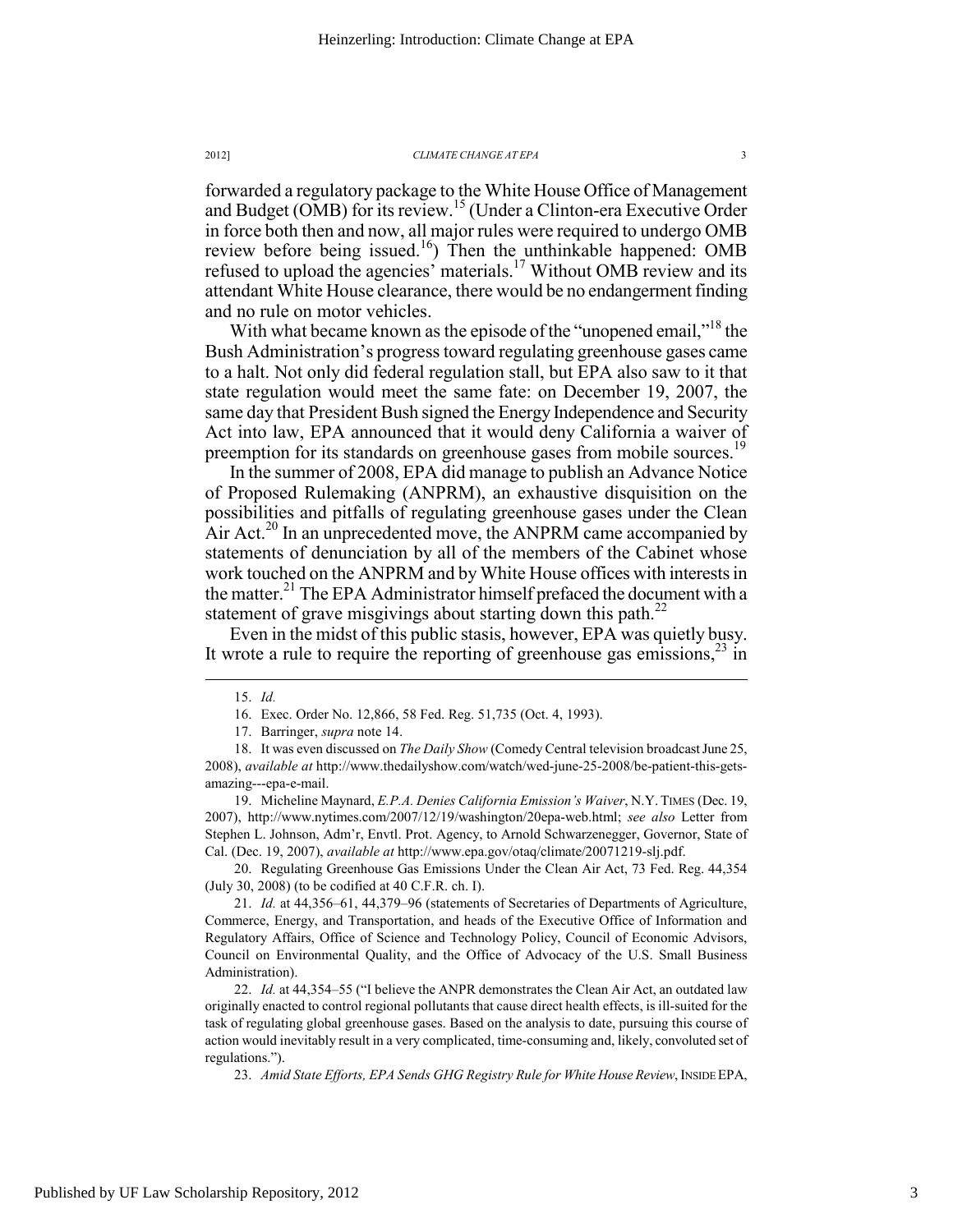response to an appropriations bill mandating such a rule.<sup>24</sup> It also developed a rule on renewable fuels,  $^{25}$  aimed at implementing a provision of the Energy Independence and Security Act of 2007, which required EPA, among other things, to take into account the international land use impacts of biofuels.<sup>26</sup> And EPA's Office of Transportation and Air Quality (OTAQ)—the office whose months of hard work had been shunted to the side when OMB refused to even look at the end product—was preparing for the time when perhaps a different frame of mind would take hold and regulation of greenhouse gases could proceed at EPA. To prepare the ground for that moment, OTAQ developed a new model for assessing possible greenhouse gas regulations in light of costs and cost-effectiveness (to counter DOT's own antique model on the same topic), $27$  sponsored a cutting-edge study of the costs of vehicle technology, $28'$  and undertook research on automobile manufacturers' indirect costs associated with new regulations.<sup>29</sup> The fruits of all of these labors are indeed visible in the rule EPA did eventually adopt—the Obama Administration's first-ever rule regulating greenhouse gas emissions from automobile tailpipes.<sup>3</sup>

Given the Bush White House's demonstrated antipathy to regulating greenhouse gas emissions from motor vehicles under the CAA, it is not surprising that OTAQ's work did not see the light of day during the Bush

 $\overline{a}$ 

 28. FEV,INC., EPA-420-R-09-020, LIGHT-DUTY TECHNOLOGY COST ANALYSIS PILOT STUDY (2009) (study prepared for EPA by FEV, Inc.), *available at* http://www.epa.gov/ otaq/climate/420r09020.pdf.

 29. ALEX ROGOZHIN ET AL., EPA-420-R-09-003, AUTOMOBILE INDUSTRY RETAIL PRICES EQUIVALENT AND INDIRECT COST MULTIPLIERS (2009) (study prepared for EPA by RTI International and Transportation Research Institute), *available at* http://www.epa.gov/oms/ldhwy/420r09003.pdf.

Oct. 31, 2008, *available at* 2008 WLNR 20694018.

 <sup>24.</sup> Consolidated Appropriations Act of 2008, Pub. L. No. 110-161, div. F, tit. II, 121 Stat. 1844, 2128 (2007).

 <sup>25.</sup> *Bush to Leave Office with Key EPA Proposals in White House Review Limbo*, INSIDE EPA (Jan. 16, 2009), *available at* 2009 WLNR 790570.

 <sup>26.</sup> Energy Independence and Security Act of 2007, Pub. L. No. 110-140, § 201, 121 Stat. 1492, 1519–20 (codified at 42 U.S.C. § 7545(o) (Supp. II 2008)) (defining "lifecycle greenhouse gas emissions").

 <sup>27.</sup> Light-Duty Vehicle Greenhouse Gas Emission Standards and Corporate Average Fuel Economy Standards; Final Rule, 75 Fed. Reg. 25,324, 25,446 (May 7, 2010) (to be codified at 40 C.F.R. pts. 85, 86, 600 and 49 C.F.R. pts. 531, 533, 536, 537, 538); ENVTL. PROT. AGENCY, EPA-420-B-09-035, EPA OPTIMIZATION MODEL FOR REDUCING EMISSIONS OF GREENHOUSE GASES FROM AUTOMOBILES (OMEGA): MODEL DOCUMENTATION 1.0 (2009), *available at*  http://www.epa.gov/oms/climate/models/420b09035.pdf. *See generally Optimization Model for Reducing Emissions of Greenhouse Gases from Automobiles (OMEGA)*, EPA.GOV, http://www.epa.gov/otaq/climate/models.htm (last updated Jan. 6, 2011) (containing downloadable file of OMEGA application).

 <sup>30.</sup> Light-Duty Vehicle Greenhouse Gas Emission Standards and Corporate Average Fuel Economy Standards; Final Rule, 75 Fed. Reg. at 25,451–52 (discussing OMEGA model), 25,514 (citing indirect cost study), 25,568–69 (citing technology cost study ("FEV teardown study")).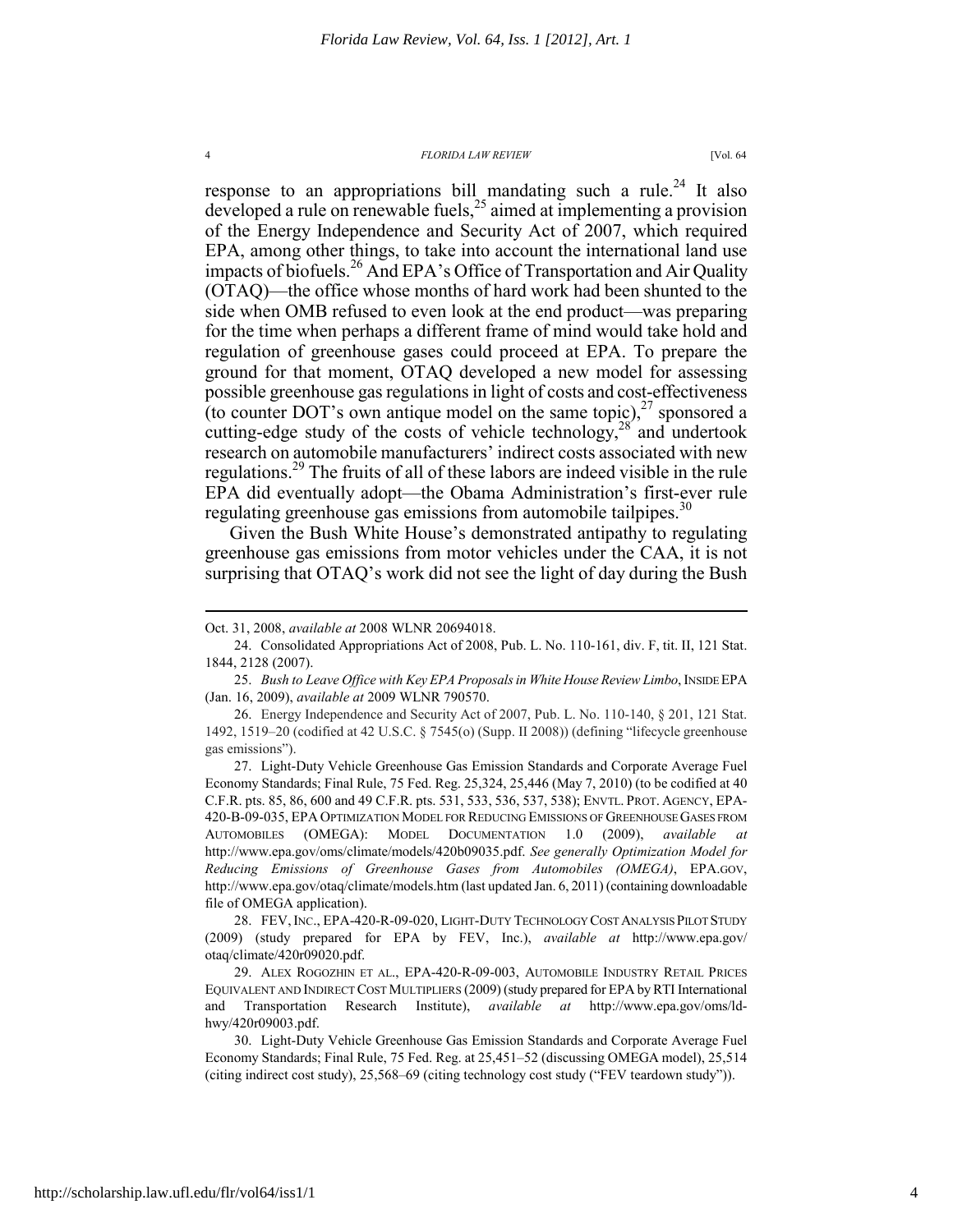Administration. But other matters fell into limbo, too. EPA sent its reporting rule to OMB in October  $2008$ <sup>31</sup>, but the rule languished there (despite a statutory deadline), waiting for the next Administration.<sup>32</sup> A seemingly sensible and uncontroversial rule to allow a carbon dioxidebased mobile source refrigerant to substitute, with conditions, for refrigerants containing ozone-depleting substances waited indefinitely for OMB clearance. $33$ 

To explain why the Bush Administration might have adopted the posture of stopping all work relating to greenhouse gasses, one needs to look at the case-by-case permitting provisions of the Clean Air Act. In thinking through the implications of regulating greenhouse gases under the Clean Air Act, EPA faced a dilemma: if it regulated these emissions under the Act, that regulation would likely trigger the permitting requirements of the Act's "Prevention of Significant Deterioration" (PSD) program. This program requires that covered sources use the "best available control technology for each pollutant *subject to regulation* under this chapter."34 "Subject to regulation" means that regulation under a separate provision of the Act can trigger the PSD provisions. Moreover, sources covered under the PSD program are those emitting the relevant pollutants in amounts over a specified threshold.<sup>35</sup> The tonnage thresholds for the PSD requirements, designed with conventional pollutants in mind, are very low in the context of greenhouse gases; therefore, a great many sources emit greenhouse gases in amounts that would exceed that threshold, thus sweeping many new (and quite small) sources into the permitting system.<sup>36</sup> These anxieties were stoked when, in November 2008, the EPA's Environmental Appeals Board held that the Agency had not adequately justified its conclusion that the permitting requirements had not been triggered by EPA's longstanding

 <sup>31.</sup> *Amid State Efforts, EPA Sends GHG Registry Rule for White House Review*, *supra* note 23.

 <sup>32.</sup> *Bush to Leave Office with Key EPA Proposals in White House Review Limbo*, *supra* note 25. The rule was pulled back from OMB for review by the new Administration (along with all other rules, pursuant to a memorandum from White House Chief of Staff Rahm Emanuel), and a new package sent back shortly thereafter. Matthew Madia, *Climate Change Rules Among Obama's First*, OMB WATCH (Feb. 13, 2009), http://www.ombwatch.org/node/9709?page= 0%2C7.

 <sup>33.</sup> EPA first proposed the rule in 2006. Protection of Stratospheric Ozone: Listing of Substitutes in the Motor Vehicle Air Conditioning Sector Under the Significant New Alternatives Policy (SNAP) Program, 71 Fed. Reg. 55,140 (proposed Sept. 14, 2006) (to be codified at 40 C.F.R. pt. 82). By 2009, the rule still had not cleared OMB. Protection of Stratospheric Ozone: Alternatives for the Motor Vehicle Air Conditioning Sector Under the Significant New Alternatives Policy (SNAP) Program, 74 Fed. Reg. 47,774 (proposed Sept. 17, 2009) (to be codified at 40 C.F.R. pt. 82) (announcing that EPA would consider new data in formulating the proposed rule and inviting public comment).

 <sup>34. 42</sup> U.S.C. § 7475(a)(4) (2006) (emphasis added); *id.* § 7479(3).

 <sup>35.</sup> *Id.* § 7479(1).

 <sup>36.</sup> The thresholds are 100 tons for certain specified sources and 250 tons for all others. *Id.*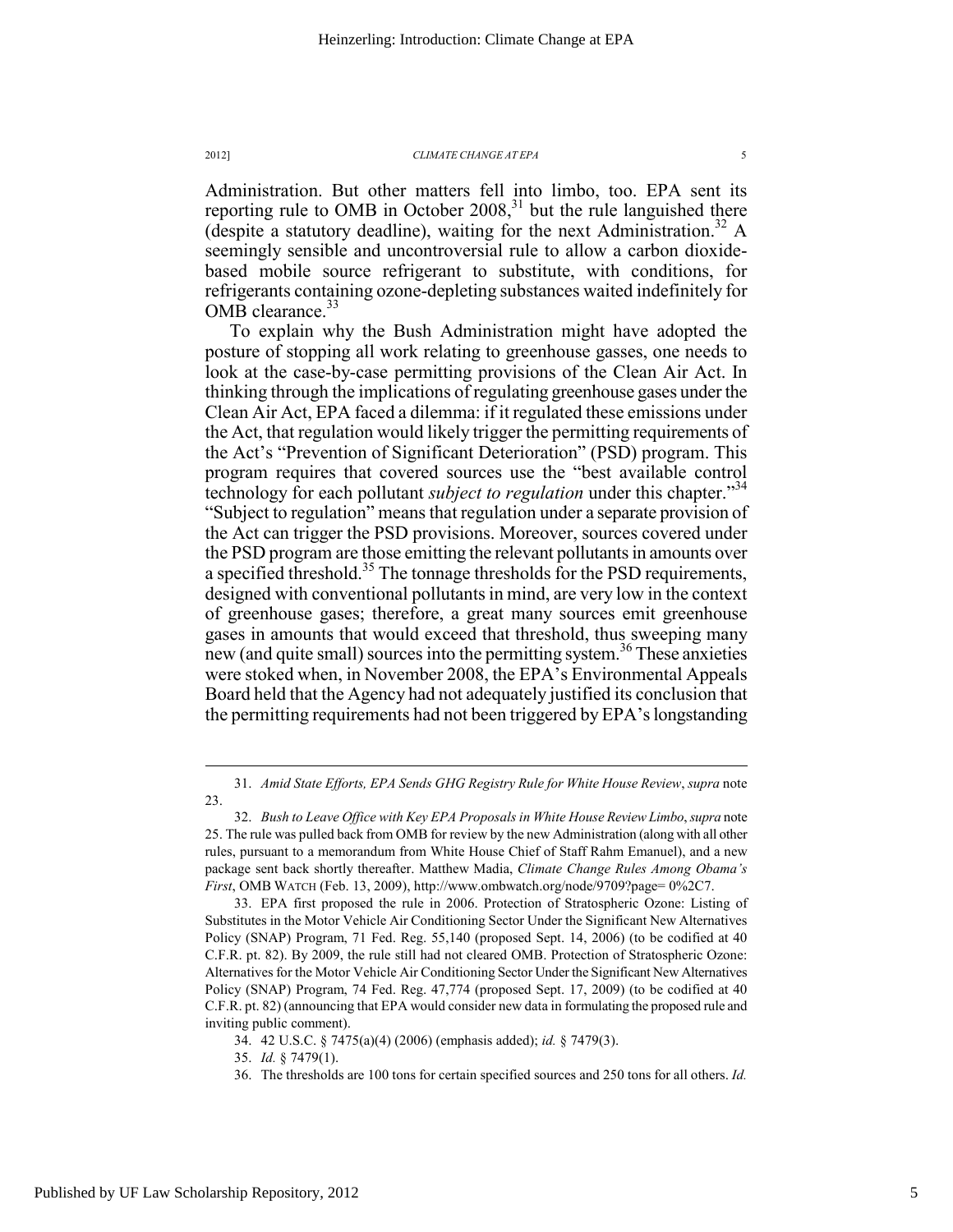carbon dioxide reporting requirements for power plants.<sup>37</sup>

The fear of triggering the Clean Air Act's permitting requirements appears to have deranged even programs not directly tied to climate change. The enforced inaction on mobile sources grew to include inaction on other matters and carried with it a censorious posture toward anything remotely connected to climate and greenhouse gases. Yet, at the same time, the Agency was sitting on a trove of materials—a proposed endangerment finding, a proposal to regulate greenhouse gas emissions from motor vehicles, a proposed reporting rule for greenhouse gases, a proposal on renewable fuel standards—that awaited scarcely more than the word "Go."

# II. ACCEPTANCE

Climate change was an important topic during Barack Obama's campaign for the presidency, with the candidate pledging to take action if he were elected.<sup>38</sup> He began to make good on this promise within days of his inauguration, issuing a Presidential Memorandum requesting EPA to reconsider its Bush-era denial of permission to California to enforce its own greenhouse gas rules for motor vehicles.<sup>39</sup> He appointed ardent proponents of action on climate change to head agencies and departments, and these officials in turn appointed like-minded individuals to help them in their tasks.<sup>40</sup> Interagency meetings early in the Administration were crowded with people whose chief, if not sole, job was to imbue their agencies with an action-oriented perspective on climate change.

For its part, EPA quickly went to work to dust off and strengthen the climate-related materials it had prepared during the Bush Administration. First came the proposed rule on reporting greenhouse gas emissions.<sup>41</sup> Especially in light of subsequent attacks on the Agency's alleged overweening regulatory zeal, the rule is notable for its modesty. The appropriations bill requiring the rule had simply required that EPA "use its existing authority under the Clean Air  $Act<sup>542</sup>$  to "require mandatory

 <sup>37.</sup> Deseret Power Elec. Coop. 14 E.A.D No. 07-03, slip op. at 26 (EAB Nov. 13, 2008), *available at* http://ag.ca.gov/globalwarming/pdf/Deseret\_decision.pdf.

 <sup>38.</sup> Byron W. Daynes & Glen Sussman, Economic Hard Times and Environmental Policy: President Barack Obama and Global Climate Change 7 (2010) (unpublished conference paper), *available at* http://papers.ssrn.com/sol3/papers.cfm?abstract\_id=1641729.

 <sup>39.</sup> Memorandum, State of California Request for Waiver Under 42 U.S.C. 7543(b), the Clean Air Act, 74 Fed. Reg. 4,905 (Jan. 26, 2009).

 <sup>40.</sup> Anne E. Kornblut, *Obama Rolls out Energy and Climate Team*, 44 BLOG, WASH. POST (Dec. 15, 2008, 6:10 PM), http://voices.washingtonpost.com/44/ 2008/12/obama-rolls-out-energyand-cli.html.

 <sup>41.</sup> Mandatory Reporting of Greenhouse Gases, 74 Fed. Reg. 16,448 (proposed Apr. 10, 2009) (to be codified at scattered sections of 40 C.F.R.).

 <sup>42. 153</sup> CONG.REC. H16131 (daily ed. Dec. 17, 2007) (explanatory statement of Rep. David Obey); *see also* Consolidated Appropriations Act of 2008, Pub. L. No. 110–161, § 4, 121 Stat. 1844, 1846 (2007) (stating that the explanatory statement "shall have the same effect . . . as if it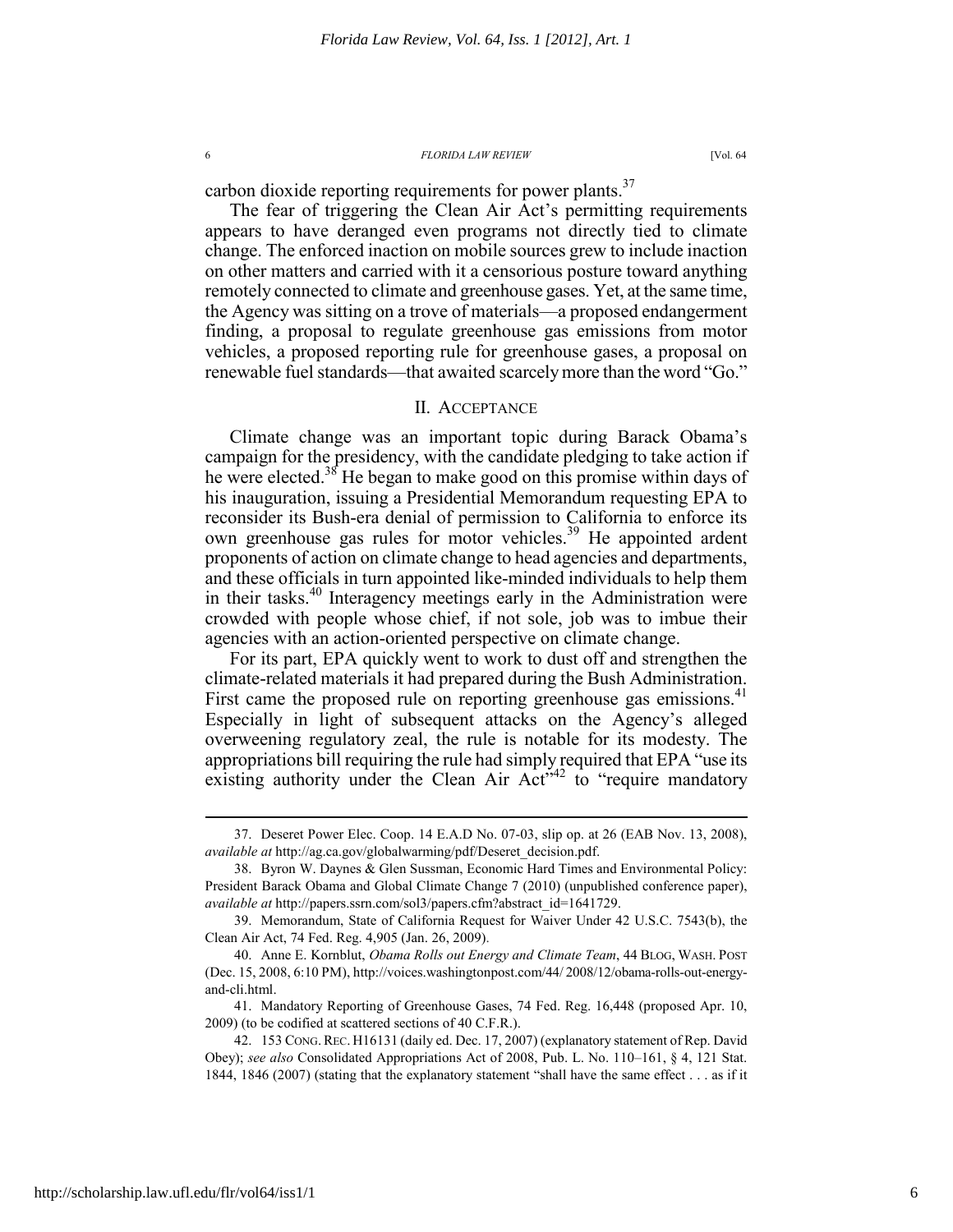reporting of greenhouse gas emissions above appropriate thresholds."<sup>43</sup> EPA took this very broad grant of authority and turned it into a welltargeted, sensible plan for disclosure of greenhouse gas emissions. The Agency required reporting from only the very largest sources (those emitting  $25,000$  metric tons or more of carbon dioxide equivalent).<sup>44</sup> In doing so, moreover, the Agency managed to capture the vast majority of the country's emissions in its reporting program.<sup>45</sup> The reporting rule is thus a powerful counter to the claim that EPA has taken the bit between its teeth and run wild in regulating greenhouse gases.

Next up, in April 2009, was a proposed finding that greenhouse gases endangered public health and welfare.<sup>46</sup> Determining that it was unnecessary to make a conclusion about public health for purposes of triggering a requirement to regulate mobile sources, and noting that greenhouse gases did not cause "any direct adverse health effects, such as respiratory or toxic effects," the Bush EPA had, in its unopened proposal, stated only that greenhouse gases endangered public welfare.<sup>47</sup> The Obama EPA proposed to find that greenhouse gases endangered public health, as well.<sup>48</sup> EPA's endangerment finding—pertaining to both public health and welfare—was finalized in December 2009.<sup>49</sup>

In May 2009, in a happy contrast to the results of the Rose Garden ceremony President Bush had convened two years before, President Barack Obama stood before an audience in the Rose Garden and announced that all interested parties—EPA, DOT, California and other states, automobile manufacturers, unions, environmentalists, and others—had forged a deal on a proposal to regulate greenhouse gas emissions from motor vehicles.<sup>50</sup> The product of weeks of secret meetings among the interested parties,  $5<sup>1</sup>$  the

 $\overline{a}$ 

 48. Proposed Endangerment and Cause or Contribute Findings for Greenhouse Gases Under Section 202(a) of the Clean Air Act, 74 Fed. Reg. at 18,886.

 49. Endangerment and Cause or Contribute Findings for Greenhouse Gases Under Section 202(a) of the Clean Air Act, 74 Fed. Reg. 66,496 (Dec. 15, 2009) (to be codified at 40 C.F.R. ch. I).

 50. John M. Broder, *Obama to Toughen Rules on Emissions and Mileage*, N.Y. TIMES, May 18, 2009, http://www.nytimes.com/2009/05/19/business/19emissions.html; David A. Fahrenthold & Juliet Eilperin, *White House Proposes First National Limits on Greenhouse Gases*, WASH. POST, Sept. 16, 2009, http://www.washingtonpost.com/wp-dyn/content/article/ 2009/09/15/AR200909 1503146.html.

51. Colin Sullivan, *Vow of Silence Key to White House-Calif. CAFE Talks*, GREENWIRE, May

were a joint explanatory statement of a committee of conference").

 <sup>43.</sup> Consolidated Appropriations Act of 2008, div. F, tit. II, 121 Stat. at 2128.

 <sup>44.</sup> Mandatory Reporting of Greenhouse Gases, 74 Fed. Reg. at 16,461.

 <sup>45.</sup> *Id.* at 16,467.

 <sup>46.</sup> Proposed Endangerment and Cause or Contribute Findings for Greenhouse Gases Under Section 202(a) of the Clean Air Act, 74 Fed. Reg. 18,886 (proposed Apr. 24, 2009) (to be codified at 40 C.F.R. ch. 1).

 <sup>47.</sup> Draft Outline of Summary of Proposed Endangerment Finding in Preamble at 10, 13–14, 15 (Dec. 5, 2007), http://www.epa.gov/epafoia1/docs/2007\_Draft\_Proposed\_Endangerment \_Finding.pdf.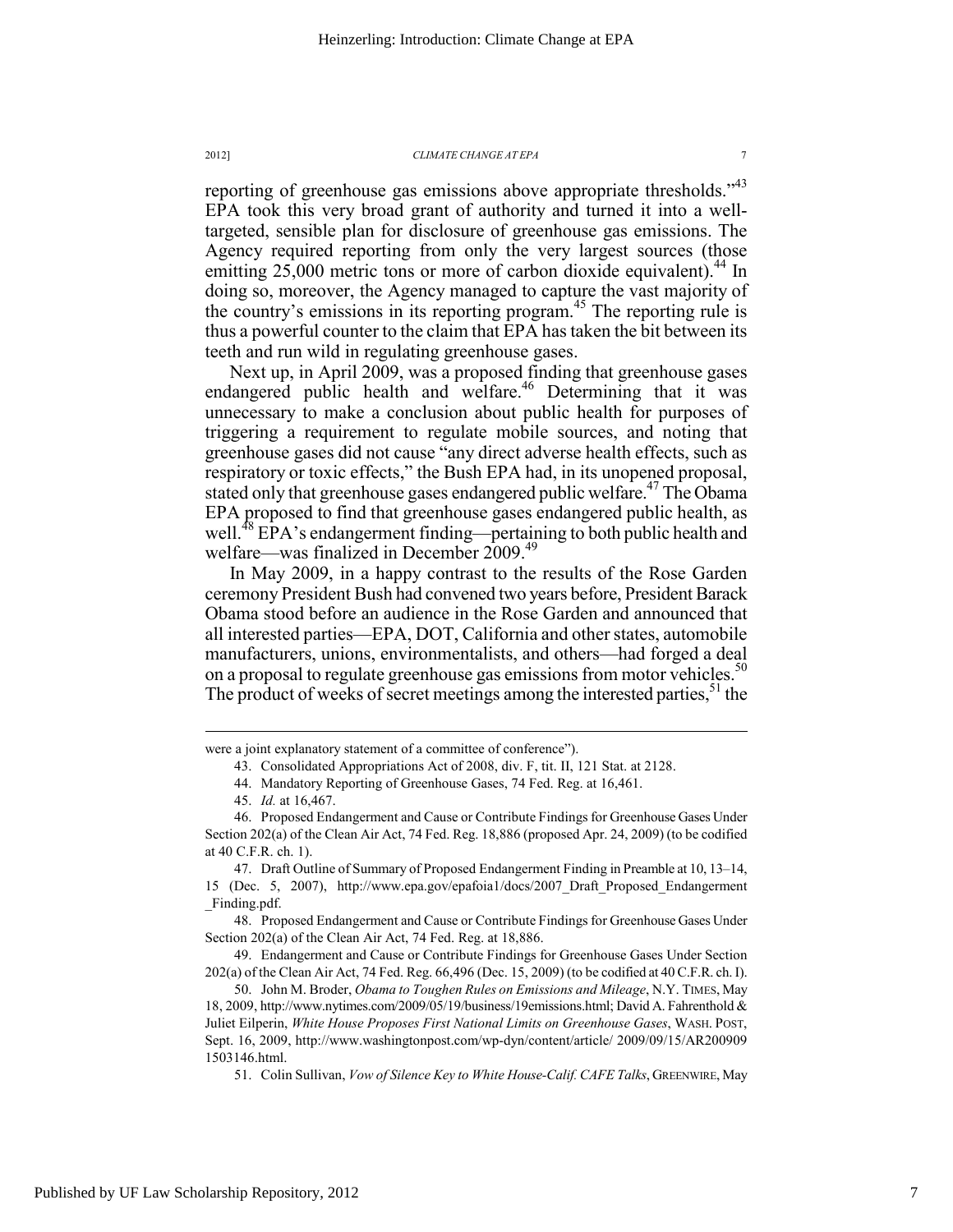deal unwound a legal and political tangle created by the overlapping jurisdiction of EPA, DOT, and California over the same substantive terrain. $52$ 

Even while this auto deal was being hammered out, EPA was already working with the truck industry on the beginnings of a similar deal.<sup>53</sup> At the same time, EPA also issued its long-awaited proposed standard for renewable fuels, containing a much-debated analysis of the impacts of biofuels on international land use and accompanying effects on greenhouse gas emissions.<sup>54</sup> That standard, with significant refinements to the international land use analysis, was finalized in  $2010^{55}$ 

Meanwhile, EPA still needed to grapple with the challenges posed by applying the PSD permitting program to greenhouse gases. In late 2009, EPA unveiled its answer to these challenges: The proposed "tailoring rule," which would phase in PSD requirements for greenhouse gases over time (a long time), in order to avoid the administrative impossibility of bringing in many thousands of sources into the program for the first time all at once.<sup>56</sup> In the final tailoring rule, EPA announced that it would apply the PSD requirements in several steps. First, starting on January 2, 2011, sources already in the PSD permitting program would be required to meet new requirements for greenhouse gases.<sup>57</sup> Then, beginning July 1, 2011, EPA would apply the program to new facilities emitting more than 100,000 tons of carbon dioxide equivalent emission per year, and to existing facilities if they were undergoing modifications that would increase their carbon dioxide equivalent emissions by more than  $75,000$  tons per year.<sup>58</sup> Further stages of implementation would await further action by the Agency, several years down the line.<sup>59</sup> Under a related rule known as the "timing rule," EPA concluded that this permitting program would be activated when the rule for motor vehicles took effect—on January 2,  $2011.^{60}$  On that day, the Agency concluded, greenhouse gases would

 57. Prevention of Significant Deterioration and Title V Greenhouse Gas Tailoring Rule, 75 Fed. Reg. 31,514, 31,516 (June 3, 2010) (to be codified at 40 C.F.R. pts. 51, 52, 70, 71).

<sup>20, 2009,</sup> http://www.eenews.net/public/Greenwire/2009/05/20/1.

 <sup>52.</sup> On the tangle, see, for example, Robert V. Percival, Massachusetts v. EPA*: Escaping the Common Law's Growing Shadow*, 2007 SUP. CT. REV. 111, 151–57.

 <sup>53.</sup> Oliver B. Patton, *Industry Applauds Fuel Economy Policy*, TRUCKINGINFO (May 26, 2010), http://www.truckinginfo.com/news/news-detail.asp?news\_id=70533 (noting that truck and engine manufacturers had been working on a regulatory program with EPA for 1.5 years).

 <sup>54.</sup> Regulation of Fuels and Fuel Additives: Changes to Renewable Fuel Standard Program, 74 Fed. Reg. 24,904, 25,020–58 (proposed May 26, 2009) (to be codified at 40 C.F.R. pt. 80).

 <sup>55.</sup> Regulation of Fuels and Fuel Additives: Changes to Renewable Fuel Standard Program, 75 Fed. Reg. 14,670 (Mar. 26, 2010) (to be codified at 40 C.F.R. pt. 80).

 <sup>56.</sup> Prevention of Significant Deterioration and Title V Greenhouse Gas Tailoring Rule, 74 Fed. Reg. 55,292, 55,304 (proposed Oct. 27, 2009) (to be codified at 40 C.F.R. pts. 51, 52, 70, 71).

 <sup>58.</sup> *Id.*  59. *Id.*

 <sup>60.</sup> Reconsideration of Interpretation of Regulations that Determine Pollutants Covered by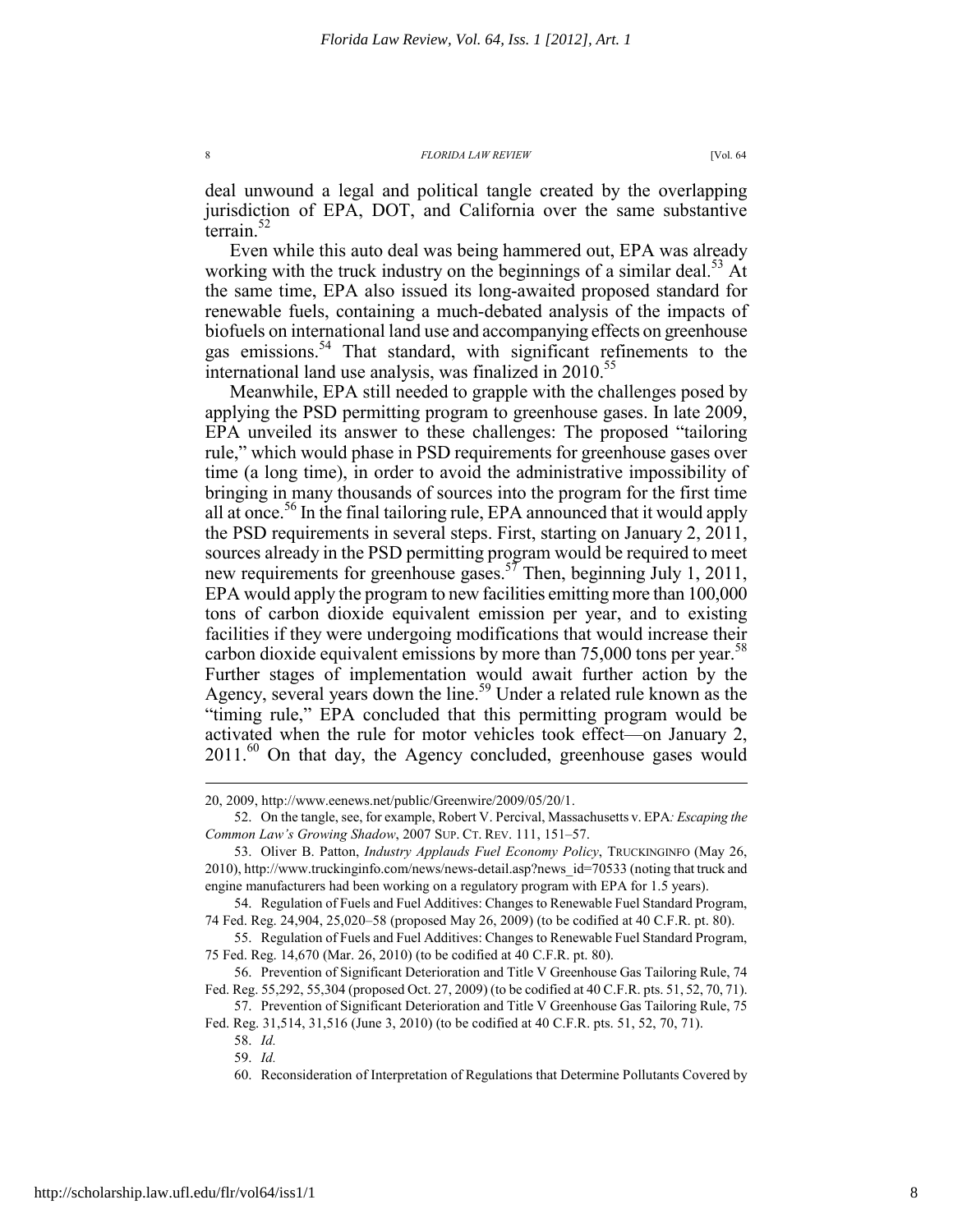indeed become "subject to regulation" within the meaning of the Clean Air Act.

In 2011, EPA followed its first auto rule with a plan (with DOT) to regulate greenhouse gas emissions in the model years 2017–25.<sup>61</sup> EPA and DOT also issued a final rule on heavy trucks. $62$ 

And that, sorry to say, may well be it for EPA's regulatory program on greenhouse gases. As I next discuss, recent signs have not been encouraging for those hoping for more to come.

# III. BARGAINING

From the beginning, despite—or because of—appreciable steps forward in addressing greenhouse gases, EPA has been under severe attack for starting down this road.<sup>63</sup> It probably did not help the Agency that one of the White House's tactics for trying to nudge climate change legislation toward enactment in Congress was to warn that the big, bad EPA would act if Congress did not.<sup>64</sup> When Congress did not act, it was hard to shake off the image of a scary agency run amok.

With crucial backing from the President, EPA gamely proceeded with its initiatives on cars and trucks in the face of harsh, even hysterical, criticisms. Other programs for reducing greenhouse gases, however, have not fared so well. Within days of triggering the requirements of the PSD permitting program for greenhouse gas emissions from certain sources, EPA announced that it would delay any new requirements for biomass facilities for three years.<sup>65</sup> Shortly thereafter, EPA decided that the new requirements would not apply to a gas-fired power plant proposed for Avenal, California.<sup>66</sup> The Agency's reasoning—relying primarily on a Supreme Court case from  $1880^{67}$ —seemed to stretch beyond the four

 62. Greenhouse Gas Emissions Standards and Fuel Efficiency Standards for Medium- and Heavy-Duty Engines and Vehicles, 76 Fed. Reg. 57,106 (Sept. 15, 2011) (to be codified at scattered sections of 40 C.F.R. and 49 C.F.R. pts. 523, 534, 535).

 63. Daniel Malloy, *Series of Votes Show Desire to Curb EPA Power to Regulate*, PITTSBURGH POST-GAZETTE, Apr. 7, 2011, http://www.post-gazette.com/pg/11097/1137646-84.stm.

 64. John M. Broder, *Obama, Who Vowed Rapid Action on Climate Change, Turns More Cautious*, N.Y. TIMES, Apr. 10, 2009, http://www.nytimes.com/2009/04/11/us/politics/ 11climate.html.

 65. Juliet Eilperin, *EPA Delays Climate Rules for Biomass Industry*, POST CARBON BLOG, WASH. POST (Jan. 12, 2011, 5:07 PM), http://voices.washingtonpost.com/post-carbon/2011/01/ epa\_delays\_climate\_rules\_for\_b.html.

 66. Supplemental Statement of Basis, PSD Permit Application for Avenal Energy Project at 9–11 (Mar. 2011), http://www.epa.gov/region9/air/permit/avenal/Avenal-SuppStatemtBasis EjAnalysisApdxFinal-Eng3-2-11.pdf.

67. *Id.* at 9–10 (citing Mitchell v. Overman, 103 U.S. 62 (1880)).

Clean Air Act Permitting Programs, 75 Fed. Reg. 17,004, 17,004 (Apr. 2, 2010) (to be codified at 40 C.F.R. pts. 50, 51, 70, 71).

 <sup>61. 2017–2025</sup> Model Year Light-Duty Vehicle GHG Emissions and CAFE Standards: Supplemental Notice of Intent, 76 Fed. Reg. 48,758 (Aug. 9, 2011) (to be codified at 40 C.F.R. pts. 85, 86, 600 and 49 C.F.R. 531, 533).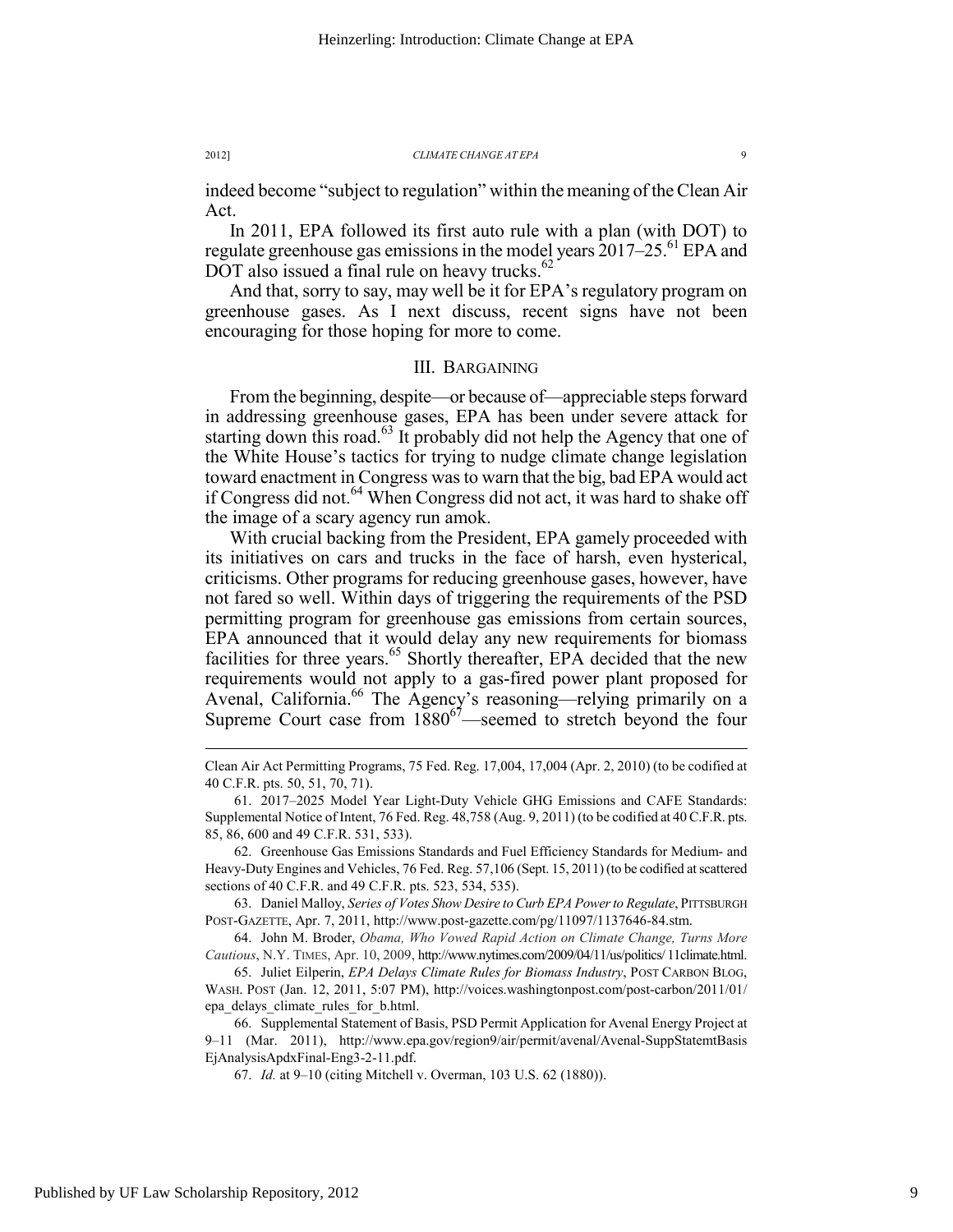corners of the Avenal permit, and indeed the Agency has suggested as much.68 At about the same time, Louisiana granted the first permit since the new requirements were triggered.<sup>69</sup> Despite critical comments from  $EPA<sub>1</sub><sup>70</sup>$  Louisiana stuck to its initial decision.<sup>71</sup> It is not clear that the new requirements for greenhouse gases made a whit of a difference in the actual emissions profile of the new facility.<sup>72</sup> The same is true for other facilities that have since been permitted.<sup>73</sup>

EPA did create a flurry of excitement by announcing that it had settled lawsuits over its prior refusal to include requirements for greenhouse gas controls in its New Source Performance Standards (NSPS) under Section 111 of the CAA. EPA announced that it would begin its work under Section 111 by issuing standards for power plants and oil refineries, the two biggest stationary-source emitters of greenhouse gases in the U.S.<sup>74</sup> EPA promised a proposed rule addressing new and existing power plants by July 2011<sup>75</sup> and a proposed rule for new and existing oil refineries by December 2011.<sup>76</sup>

 70. Letter from Jeffrey Robinson, Chief, Region 6 Air Permits Section, to Tegan Treadaway, La. Dep't of Envtl. Quality, Comments on Louisiana Department of Environmental Quality's Proposed Permits (Jan. 7, 2011), http://www.epa.gov/Region7/air/nsr/nsrmemos/ nucor.pdf.

 71. La. Dep't of Envtl. Quality, Public Comments Response Summary, Agency Interest No. 157847 (Jan. 27, 2011), http://www.deq.state.la.us/portal/portals/0/news/pdf/nucorresponse tocomments.pdf.

 72. Gregory E. Wannier, *Early Clean Air Act Greenhouse Gas Permitting Decisions Offer a Preview of EPA's Implementation Strategy*, CLIMATE LAW BLOG, http://blogs.law.columbia.edu/ climatechange/2011/04/05/early-clean-air-act-greenhouse-gas-permitting-decisions-offer-a-previewof-epa's-implementation-strategy.

 <sup>68.</sup> Declaration of Regina McCarthy, Avenal Power Ctr., LLC v. U.S. EPA, No. 10-cv-00383-RJL, at 2 (D.D.C. Jan. 31, 2011), *available at* http://www.eenews.net/assets/2011/02/02/ document gw 01.pdf (noting that the Avenal facility "is among those PDF permit applications that EPA believes it is appropriate to grandfather from" greenhouse gas and other new requirements).

 <sup>69.</sup> Gabriel Nelson, *Enviros Challenge First Greenhouse Gas Permit Under EPA Rules*, GREENWIRE, May 4, 2011, http://www.eenews.net/eenewspm/2011/05/04/archive/1?terms= enviros+challenge+first+greenhouse+gas+permit+under+epa+rules; *see also* Alan Sayre, *Nucor to Start Construction of Metals Plant in La.*, ABC NEWS (Jan. 27, 2011), http://abcnews.go.com/ Business/wireStory?id=12780426.

<sup>73.</sup> See, e.g., RTP ENVTL. ASSOCS., BEST AVAILABLE TECHNOLOGY REVIEW FOR GREENHOUSE GAS EMISSIONS 15, 26, 40, 42 (Oct. 2010), *available at* http://denr.sd.gov/Hyperion/Air/20101019 HECResponseToIncompleteLtr.pdf (reviewing, in a report submitted to the South Dakota Department of Environment and Natural Resources, best available control technology (BACT) for greenhouse gas emissions from the Hyperion Energy Center).

 <sup>74.</sup> Juliet Eilperin, *White House Presses for New Climate, Wilderness Protections*, WASH. POST, Dec. 24, 2010, http://www.washingtonpost.com/wp-dyn/content/article/2010/12/23/ AR2010122305643.html.

 <sup>75.</sup> EPA Fossil Fuel-Fired Power Plants Settlement Agreement 3 (Dec. 2010), http://www.epa.gov/airquality/pdfs/boilerghgsettlement.pdf.

 <sup>76.</sup> EPA Petroleum Refineries Settlement Agreement 4 (Dec. 2010), *available at* http://www.epa.gov/airquality/pdfs/refineryghgsettlement.pdf.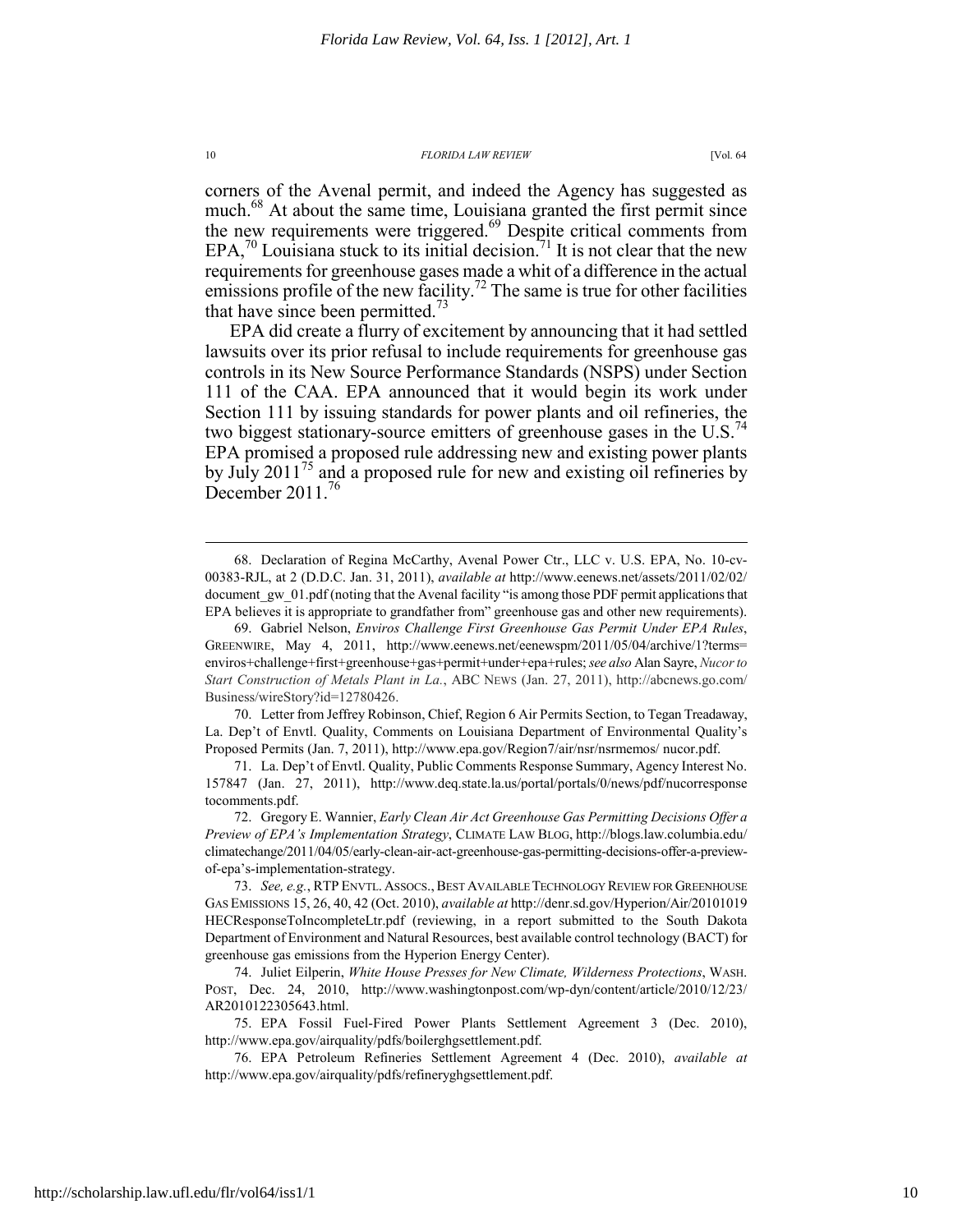After announcing a delay until September 2011 of the proposal for power plants,<sup>77</sup> EPA announced a further, indefinite delay of these standards.<sup>78</sup> The announcement came amid further rumors that EPA was mulling whether to deal only with new power plants in the initial proposal.79 Because addressing emissions from existing power plants had been the real prize offered by the settlement, these rumors faced a chilly reception in the environmental community.<sup>80</sup> Around the same time, EPA defended its refusal to make an endangerment finding for aircraft, in part by explaining that it had "more urgent priorities" to attend to first.<sup>81</sup> And, in proposing revised NSPS for nitric acid plants, the Agency declined to include limits on nitrous oxide, a potent greenhouse gas. EPS stated that nitrous oxide "is considered a greenhouse gas,"82 and that nitric acid plants should consider using technologies that limit nitrous oxide emissions. The Agency provided no legal analysis—none—of why it was appropriate to exclude these emissions from the revised limits.<sup>83</sup>

Here is where we stand, then, on additional regulatory programs for greenhouse gases, beyond those already finalized. New standards for cars and *some* standards for power plants and refineries may well be the last regulatory initiatives EPA undertakes on greenhouse gases during this Administration. Almost certainly, we will still see standards for mobile sources for model years 2017–25. These have been delayed, but they have strong commitment from the President and will follow the successful path laid out in the initial auto program. It will be surprising, moreover, if *no* action happens on NSPS for power plants and refineries, given the settlement agreements and the lack of any legal argument for inaction. But it remains to be seen whether the standards will add any appreciable emission reductions not already offered by the PSD program, especially if EPA does indeed peel off the guidance for existing sources and leave that for another time.

It is hard to escape the conclusion that EPA is winding down its regulatory initiatives on greenhouse gases. The Agency cut back on the

 <sup>77.</sup> John M. Broder, *E.P.A. Plans Delay of Rule on Emissions*, N.Y. TIMES, June 13, 2011, http://www.nytimes.com/2011/06/14/science/earth/14epa.html.

 <sup>78.</sup> Amy Harder, *EPA to Delay Climate-Change Rules*, NAT'L J., Sept. 15, 2011, http://www.nationaljournal.com/domesticpolicy/epa-to-delay-climate-change-rules-20110915.

 <sup>79.</sup> *EPA May Limit Power Plant GHG Performance Standards to New Facilities*, INSIDE EPA, Sept. 16, 2011, *available at* 2011 WLNR 18287339.

 <sup>80.</sup> *Id.*

 <sup>81.</sup> Combined Memorandum in Opposition to Plaintiffs' Motion for Summary Judgment and in Support of EPA's Cross-Motion for Summary Judgment at 16, Ctr. for Biological Diversity v. U.S. EPA, No. 10-985-FJS (D.D.C. July 27, 2011).

 <sup>82.</sup> A strangely ambivalent formulation, since nitrous oxide is one of the six pollutants covered by EPA's endangerment finding for greenhouse gases. 74 Fed. Reg. 66,496, 66,497.

 <sup>83.</sup> New Source Performance Standards for Nitric Acid Plants, 76 Fed. Reg. 63,877, 63,880 (Oct. 14, 2011).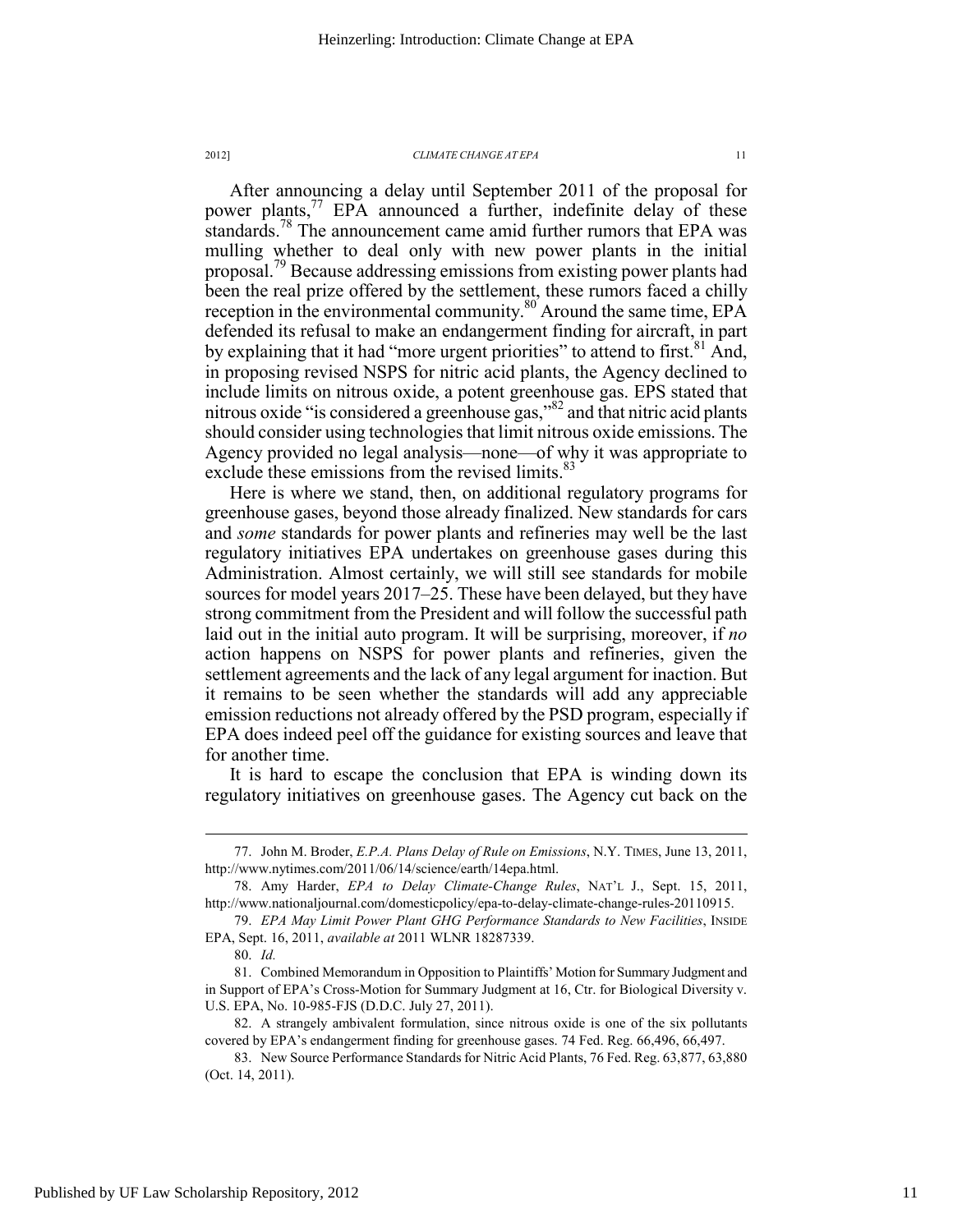PSD program's reach almost in the same breath as it announced the program was triggered. The Agency has repeatedly delayed additional requirements for greenhouse gases. No new initiatives have been announced since the NSPS settlements in December 2010.

Thus the Agency has moved backwards, from an accepting embrace of its duties under the Clean Air Act to bargaining with itself just to keep what it has. Perhaps the Agency hopes that by cutting back on its regulatory program, and not reaching for more, it can stave off political threats to the scope of its legal authority. Perhaps the Agency truly is consumed by other priorities. Perhaps the Agency wants to confirm the legality of its existing programs in the cases that have already been brought against them before turning to new initiatives. Perhaps all of the above. None of this means, however, that the Agency must stand completely still.

# IV. MOVING ON

I have four suggestions to keep EPA moving on climate change even while it retrenches. I harbor no illusions about whether these actions are sufficient to address the climate problem (they are not even close). $84$  But they are better than moving all the way back to complete denial.

First, learn from OTAQ. The lesson from OTAQ is that even in periods of apparent stasis, the Agency can be preparing for the next stage. Even now, EPA can be undertaking research and analysis to support existing and future actions on climate. Just as OTAQ saw weaknesses in existing models for predicting the consequences of regulatory action, in methods of estimating technology costs, and in estimates of indirect costs, *and then set out to correct them*, so other offices within EPA (and even OTAQ itself) can be undertaking the same kind of critical scrutiny of existing models and methods, and then working to improve them.

Second, make the most of the mandatory reporting rule. The first reports on greenhouse gas emissions were due on September 30, 2011.<sup>85</sup> EPA should make this information as accessible and understandable to the general public as it can. Outside parties should take this information and compile corporate-level emissions profiles. Just as the Toxics Release Inventory and associated publicity led to voluntary reductions in the relevant emissions, so too might the mandatory reporting rule be a lever for reductions in greenhouse gas emissions.<sup>86</sup>

Third, attend to the climate-related impacts of non-climate rules. EPA should always include foreseeable effects—in either direction—on

 <sup>84.</sup> Some of the other works in this collection address different aspects of the problem.

 <sup>85.</sup> Mandatory Reporting of Greenhouse Gases, 75 Fed. Reg. 47,392, 47,407 (proposed Aug. 4, 2011) (to be codified at 40 C.F.R. pt. 98).

 <sup>86.</sup> EPA should resist current requests that it extend the deadline for all of the reporting requirements, as it has proposed to do for certain categories of sources. Mandatory Reporting of Greenhouse Gases, 76 Fed. Reg. at 47,396.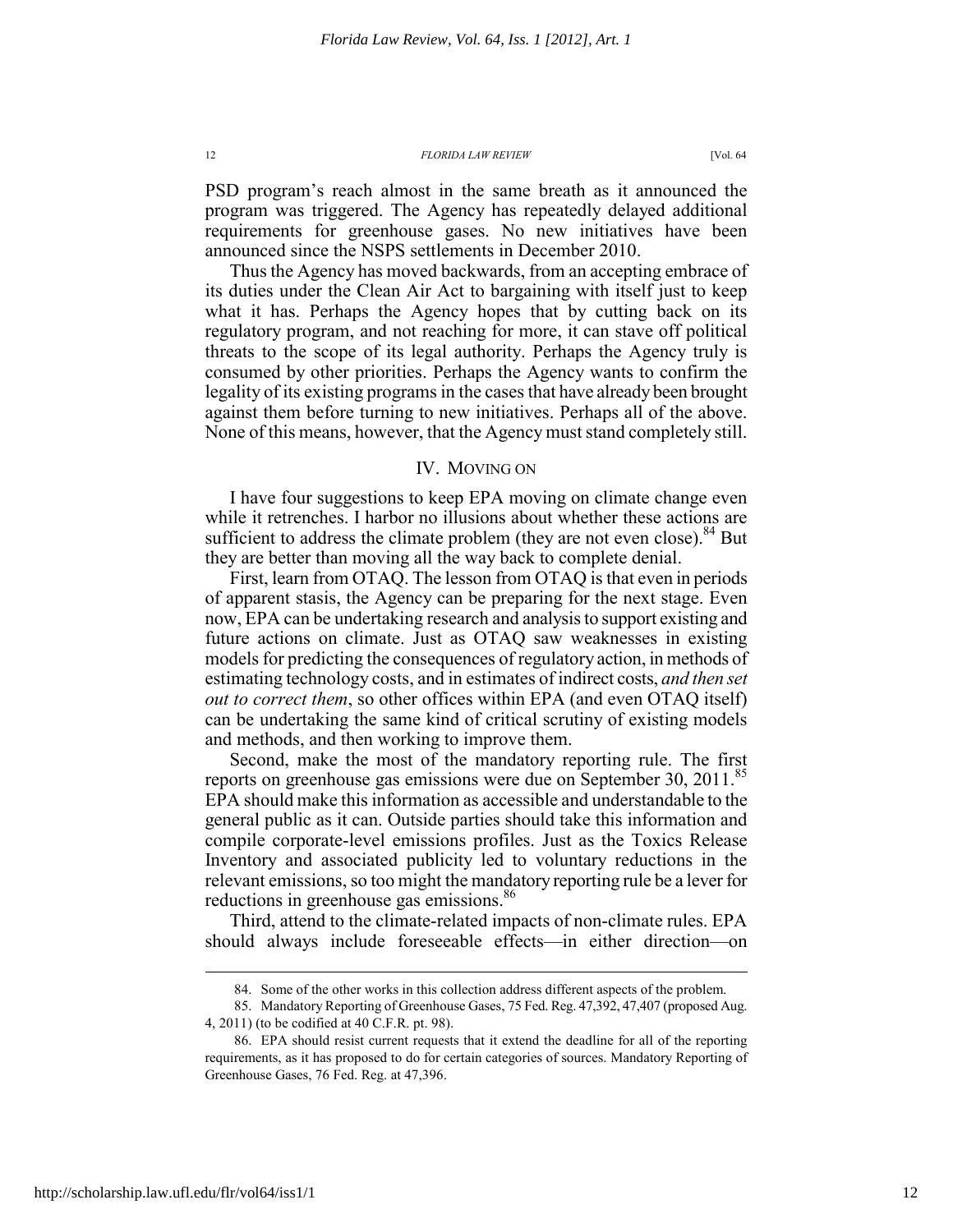greenhouse gas emissions in its analyses of rules, even when those rules are not directly related to climate. This will be painful sometimes, especially if a rule that is beneficial along one environmental dimension poses risks along the dimension of climate; the temptation may well be to downplay or even ignore the climate-related risks of a non-climate rule. But EPA should resist this temptation. At the least, it should be trying not to do harm, climate-wise, even if it cannot now do as much good as we need. EPA should also be pressing for updated values for climate-related consequences or, in other words, for the "social cost of carbon." All of the integrated assessment models on which the Administration relied two years ago in estimating the social cost of carbon have since been updated. These updates should be incorporated into Agency analyses of climate-related consequences.

Finally, prepare for a warming world. EPA should attend to the effects of climate change on its work and mission. In the analyses and design of its rules, the Agency should take into account the changing climate and, where possible, it should choose the options that best meet the needs and uncertainties of a changing world. This is one of the places where climate adaptation meets climate mitigation: in describing how its mission is altered—and some options foreclosed—by a changing climate, EPA cannot help but make a renewed case for direct action on greenhouse gases.